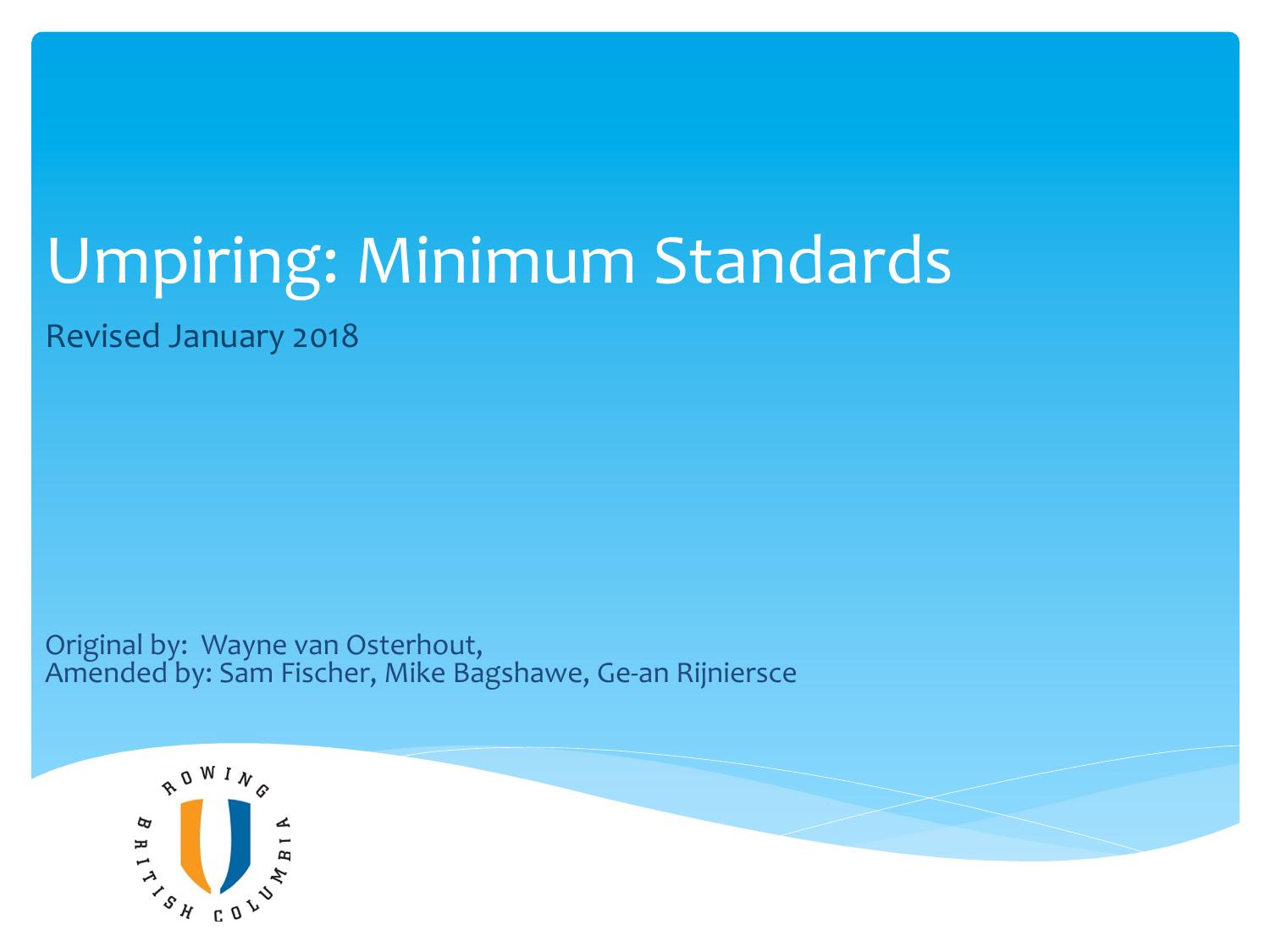### **All Umpires**

#### *FAIRNESS*

- \* Be courteous in exchanges with coaches, crews and volunteers
	- \* Always act professionally
	- \* Refrain from what could be conceived as verbal harassment.
	- \* Keep an even tone

#### *SAFETY*

- \* You are the eyes and ears of the Chief Umpire when out on the water
- \* Keep the CU apprised of changes in water or weather conditions
- \* Use radios sparingly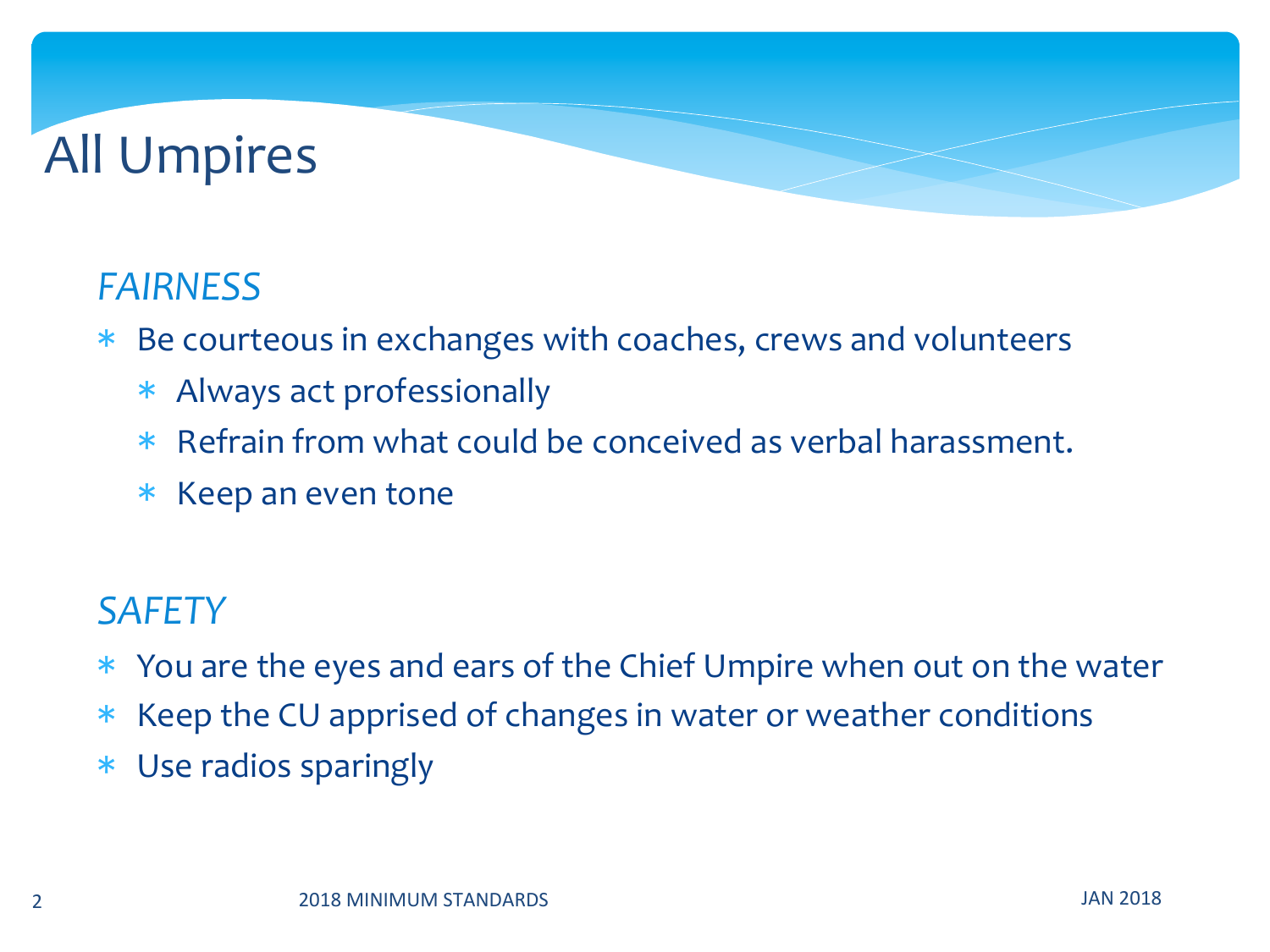### Control Commission

#### *TASKS*

- \* Safety checks
- \* Perform ID checks
- \* Hand out bow numbers
- \* Record the launch time in the event of any queries from the Start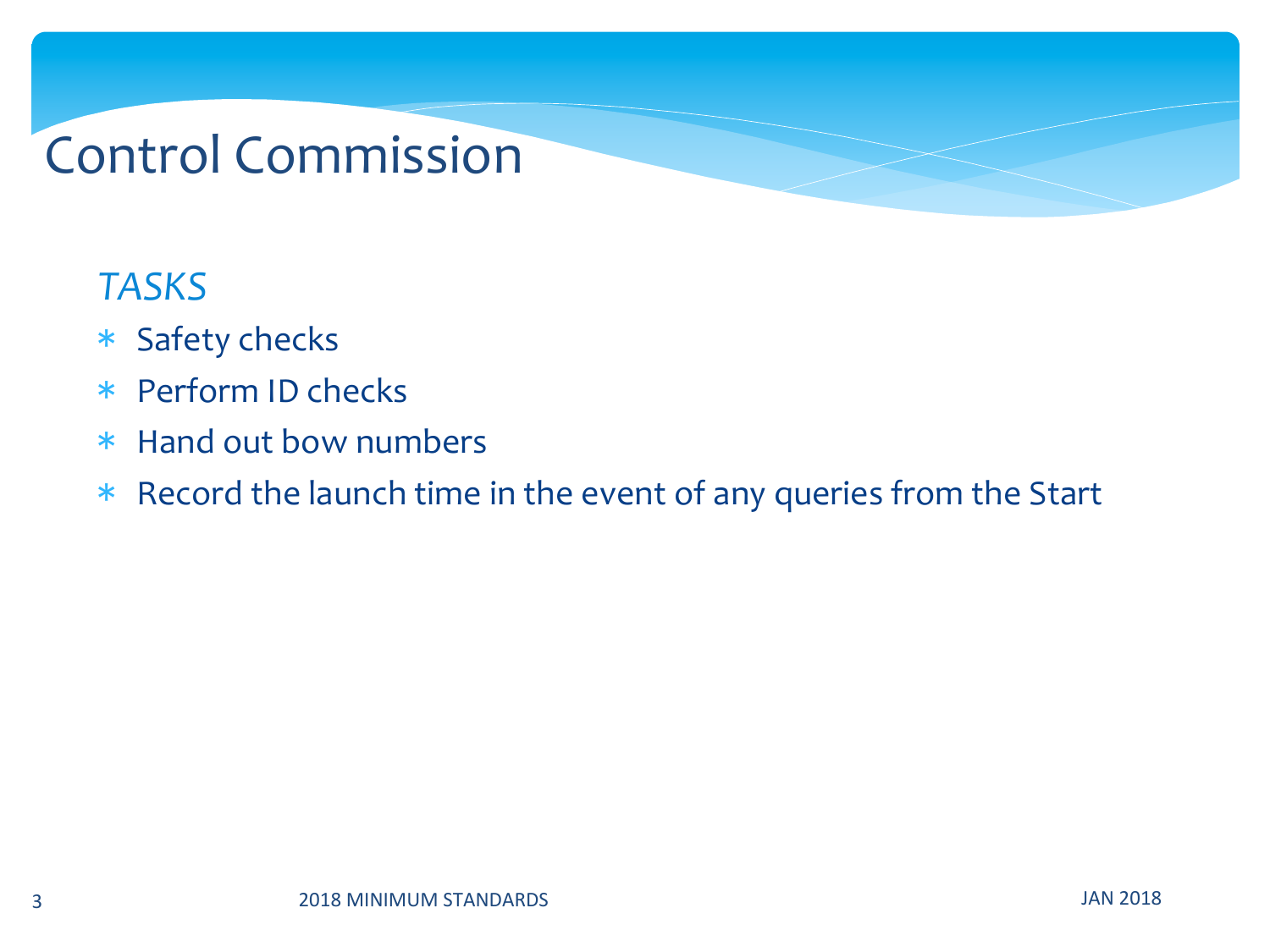### **Start Area**

#### *MARSHALLING ONTO STAKEBOATS*

- $*$  No more than two lengths away from the stakeboat
- \* Direct crews so they can anticipate wind, tide, current effects
- $*$  Explain 'spiking' to a crew
- $*$  Ensure blades are back in the correct hands before the roll call

#### *MARSHALLING TO A FLOATING START*

- $*$  Find the crews for your next race
- $*$  Put crews in lane order
- \* Select one of the centre crews to align all other crews to
- \* Speed up slow down crews as needed to keep them aligned
- \* Tell the crews "You are now under the direction of the aligner"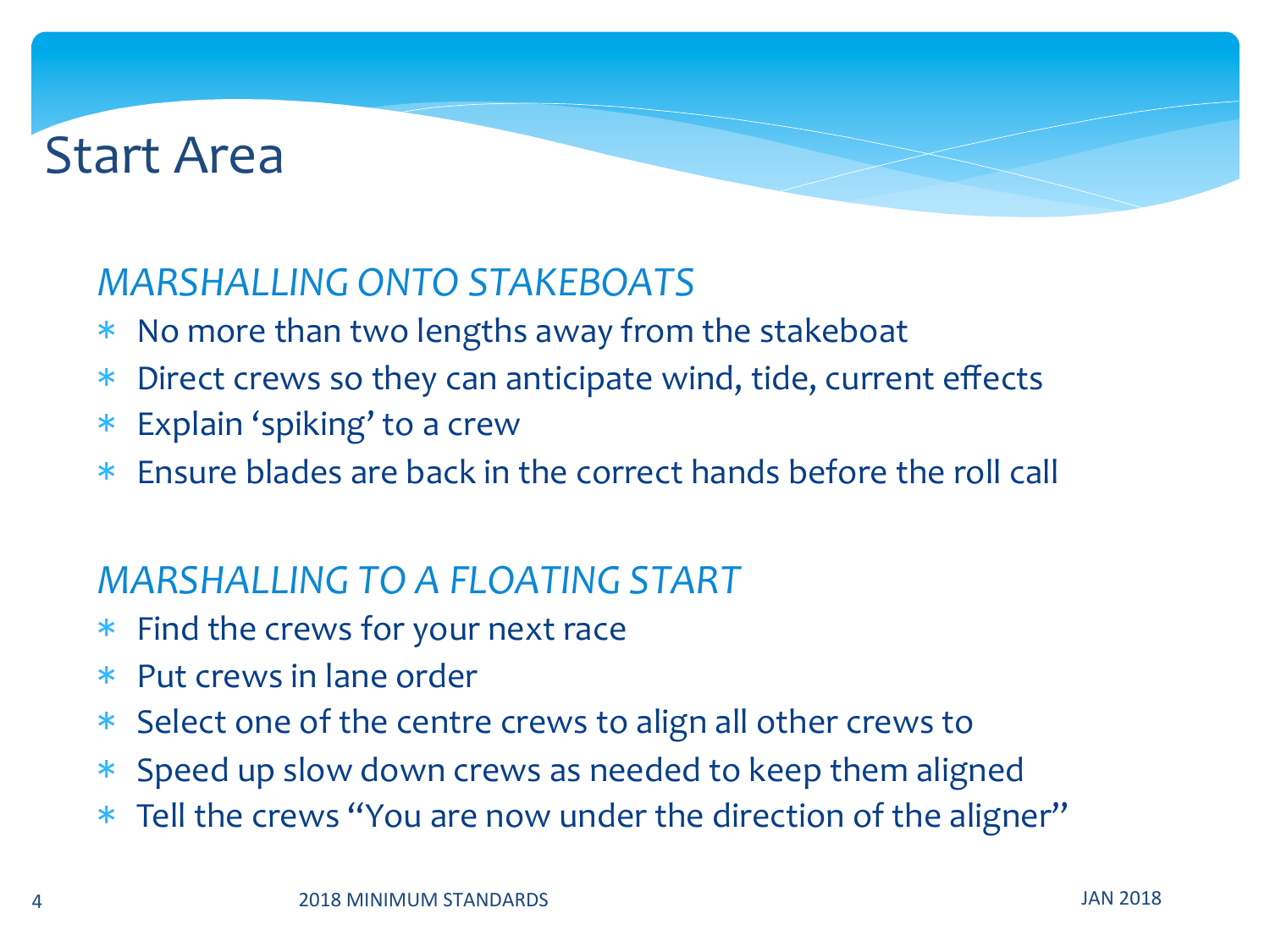### Judge at the Start

#### *FLOATING START*

- \* Address crews by their bow number
- \* Use parts of the boat to indicate distances:
	- \* 1 seat, 2 seats
	- $*$  ¼ deck,  $\frac{1}{2}$  a deck
	- $*$  % boat, etc.

#### \* Calm, clear and consistent vocabulary:

- \* Move toward bow: "Touch it up (e.g. one deck")
- \* Move toward stern: "Back it down (e.g. one seat")
- \* Let a boat drift: "Let it run"
- \* Have a boat stop: "Hold water"
- 
- 
- 
- 
- \* Move bow sideways: "Spike it on (+ one side) e.g. port side"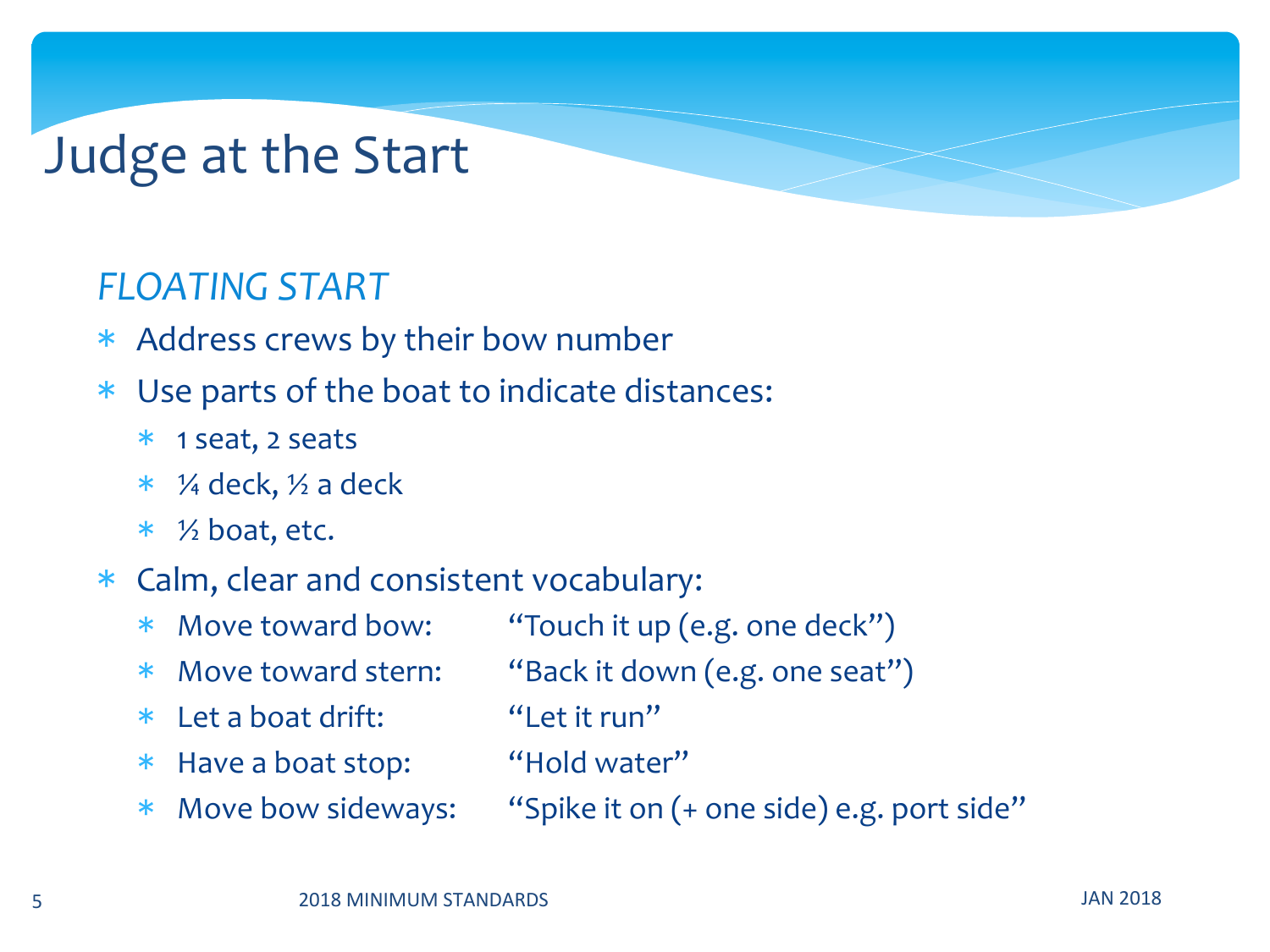### Judge at the Start **FLOATING START**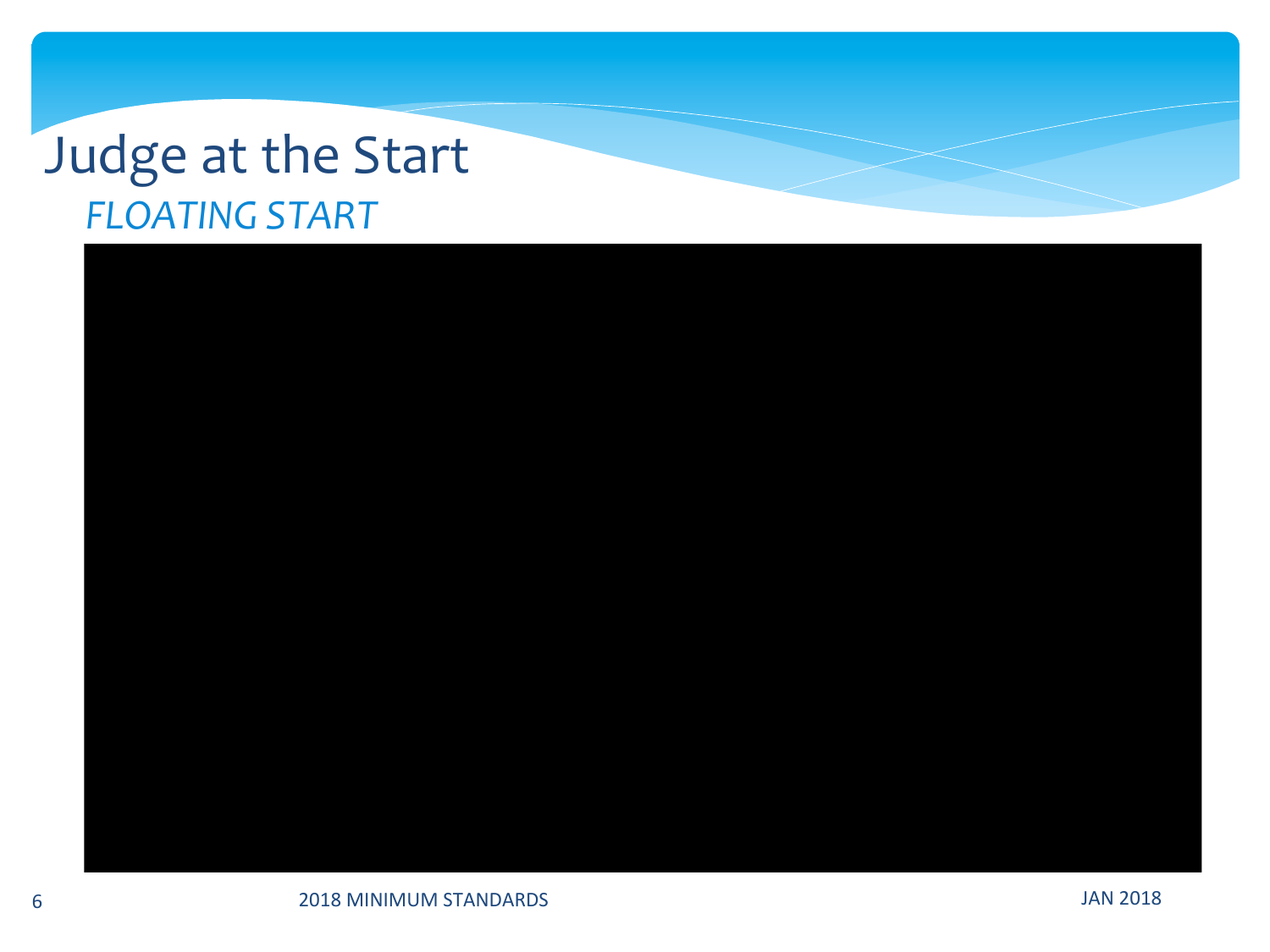### Judge at the Start

#### *START WITH STAKEBOATS*

- \* Address boat-holders by their lane number;
- \* Calm, clear and consistent vocabulary:
	- \* Move away from boat-holder: "Out"
	- \* Move toward from boat-holder: "In"
	- \* Stop boat at the desired position: "Hold"
- $*$  When the boats are aligned, raise the white flag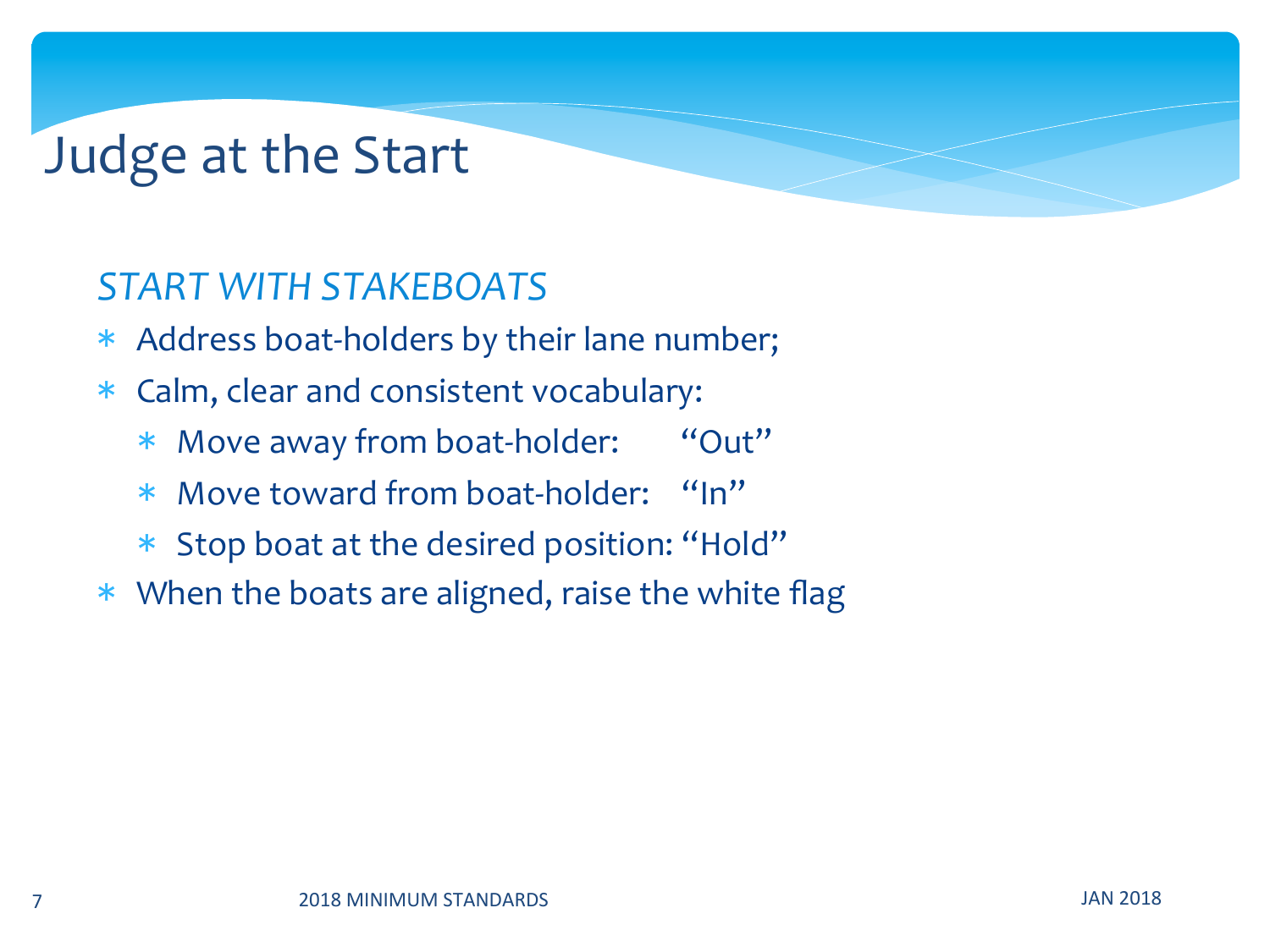### Judge at the Start **START WITH STAKEBOATS**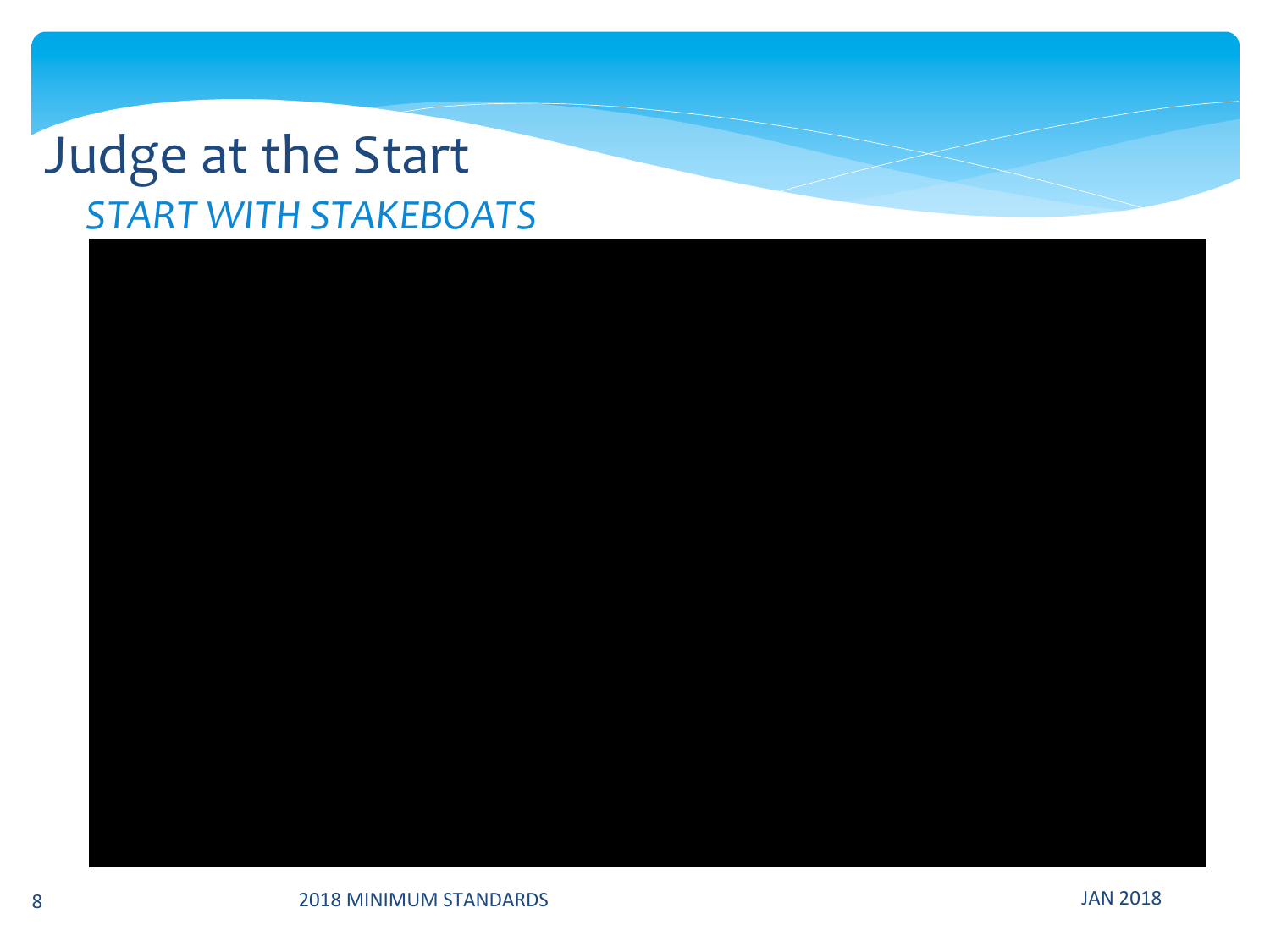### Starter

#### *START WITH STAKEBOATS*

- \* Calm, clear and consistent voice;
- \* Inform the crews of their racing lanes
- \* Announce the 5, 4, 3, and 2 minute time intervals
- \* Poll competitors or announce "Quick Start"
	- \* "Attention"
	- \* Raise Flag
	- \* Simultaneously drop the flag and say "Go"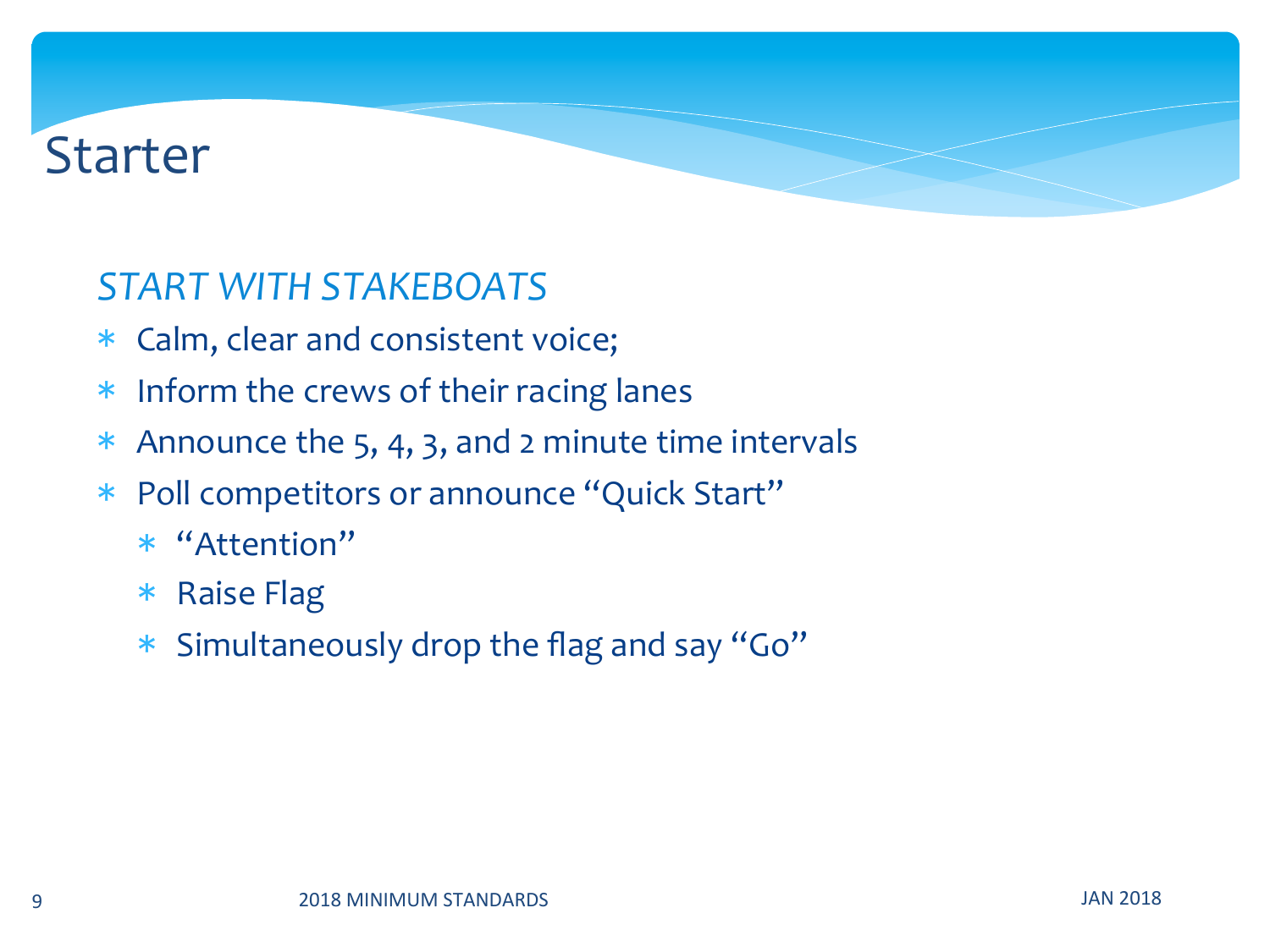### **Starter FULL START**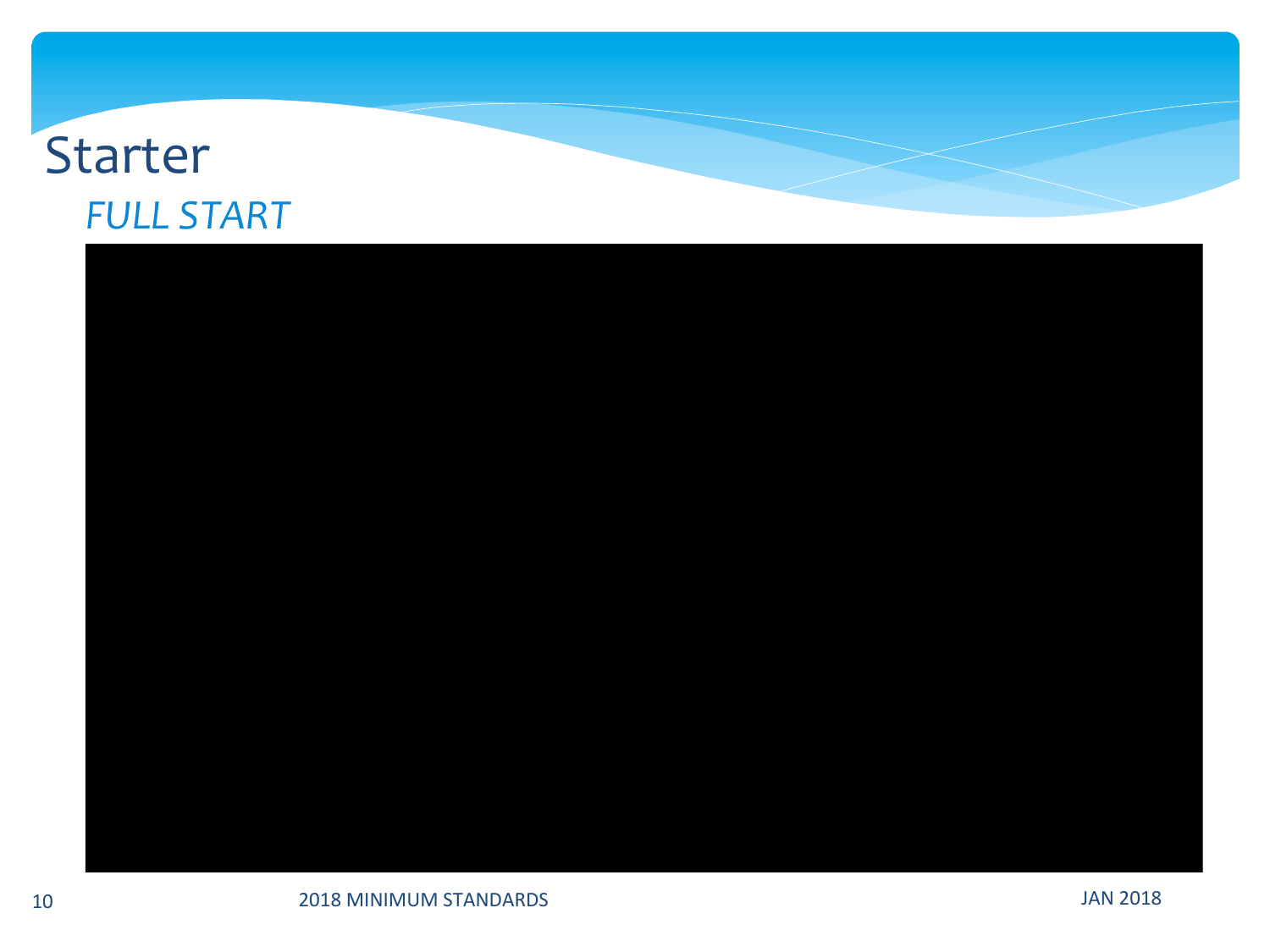#### *WARNING A CREW*

- $*$  Raise the white flag
- \* Call crew by crew name (and lane number if needed)
- $*$  drop the flag to the direction you want the crew to go to

#### *STOPPING A CREW*

- $*$  Raise the white flag
- \* Call crew by crew name (and lane number if needed)
- \* Give the command "Stop"

#### *STOPPING A RACE*

- $*$  Wave the red flag
- \* At the same time saying "Stop"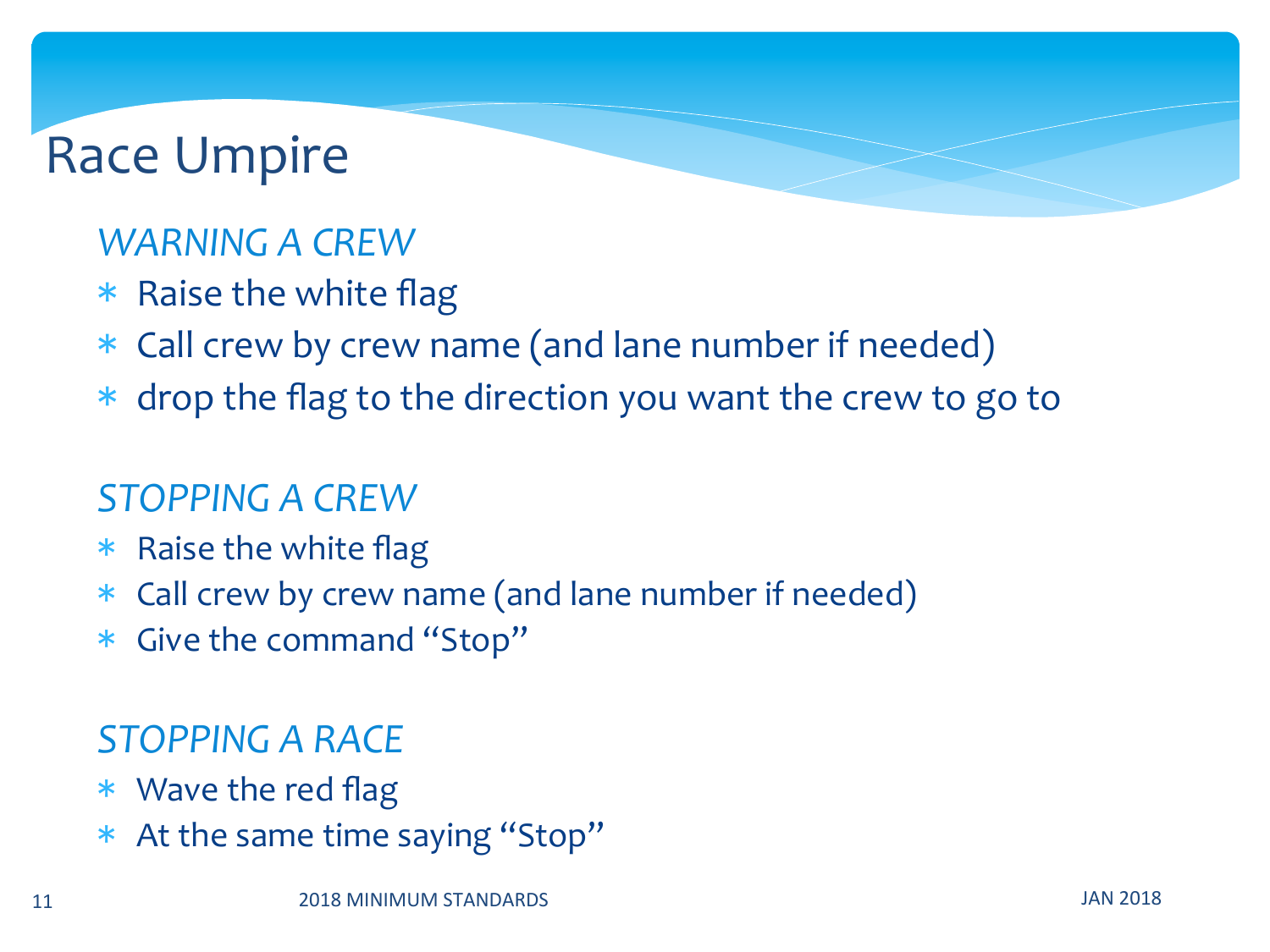#### **AT** the FINISH

- $*$  Check for health issues
- \* Check for objections

#### *NO OBJECTIONS*

- $*$  Show the white flag toward the athletes
- $*$  Show the white flag toward the finish umpire
- $*$  Wait for finish to acknowledge with a white flag
- \* Where the race umpire does backup time, radio in the time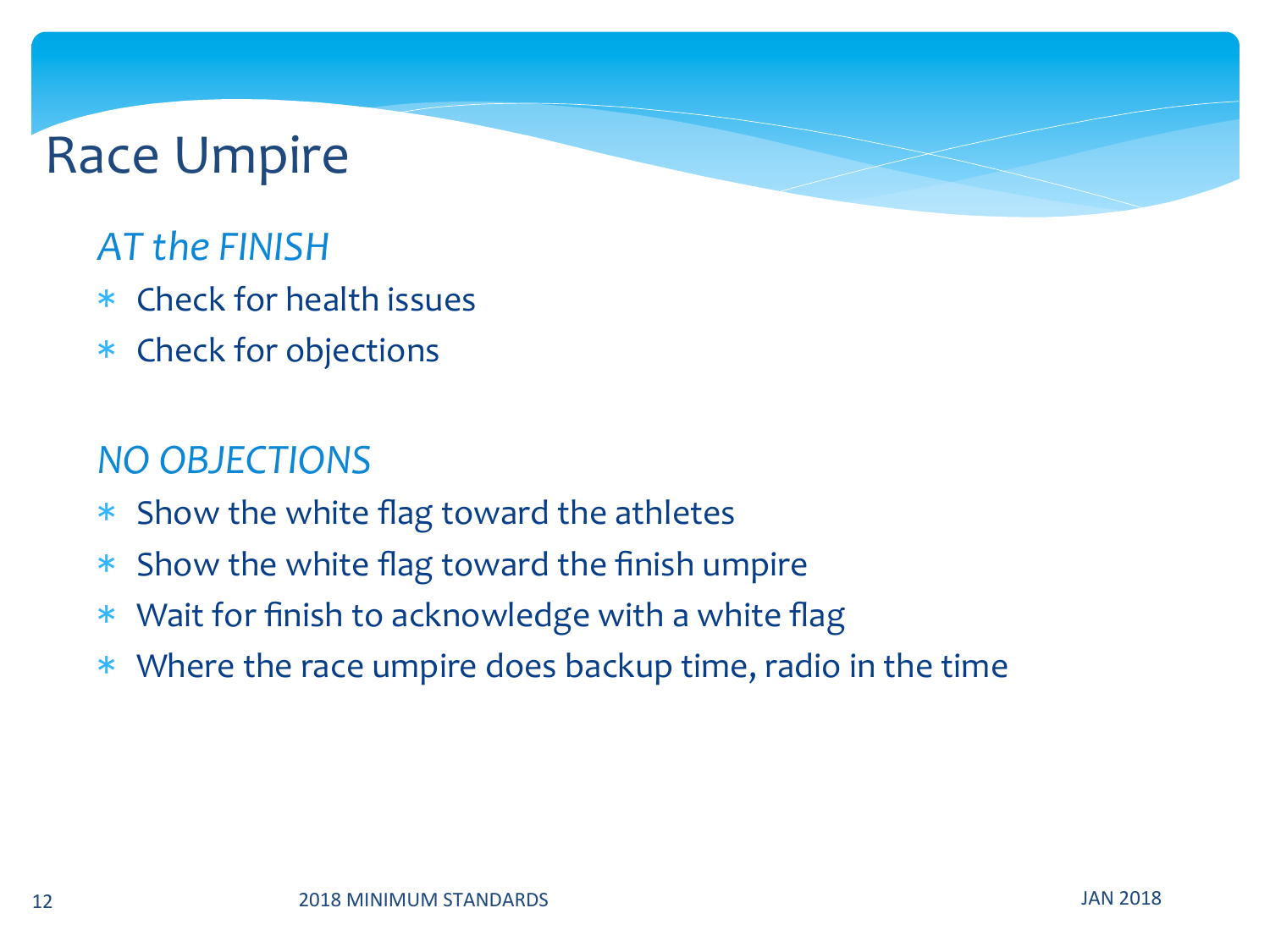#### **OBJECTIONS**

- \* Go over to the crew with the objection
- \* Listen to the objection
- \* Advise crew your decision on the objection
	- $*$  If allowed inform all crews of your decision
	- \* If not allowed inform the objection crew:
		- 1. They have the right to make a protest
		- 2. Inform the crew(s) of the time
		- 3. The Protest need to be done:
			- a) within 1 hour,
			- b) in writing,
			- c) to the  $CU$ ,
			- d) With the protest fee.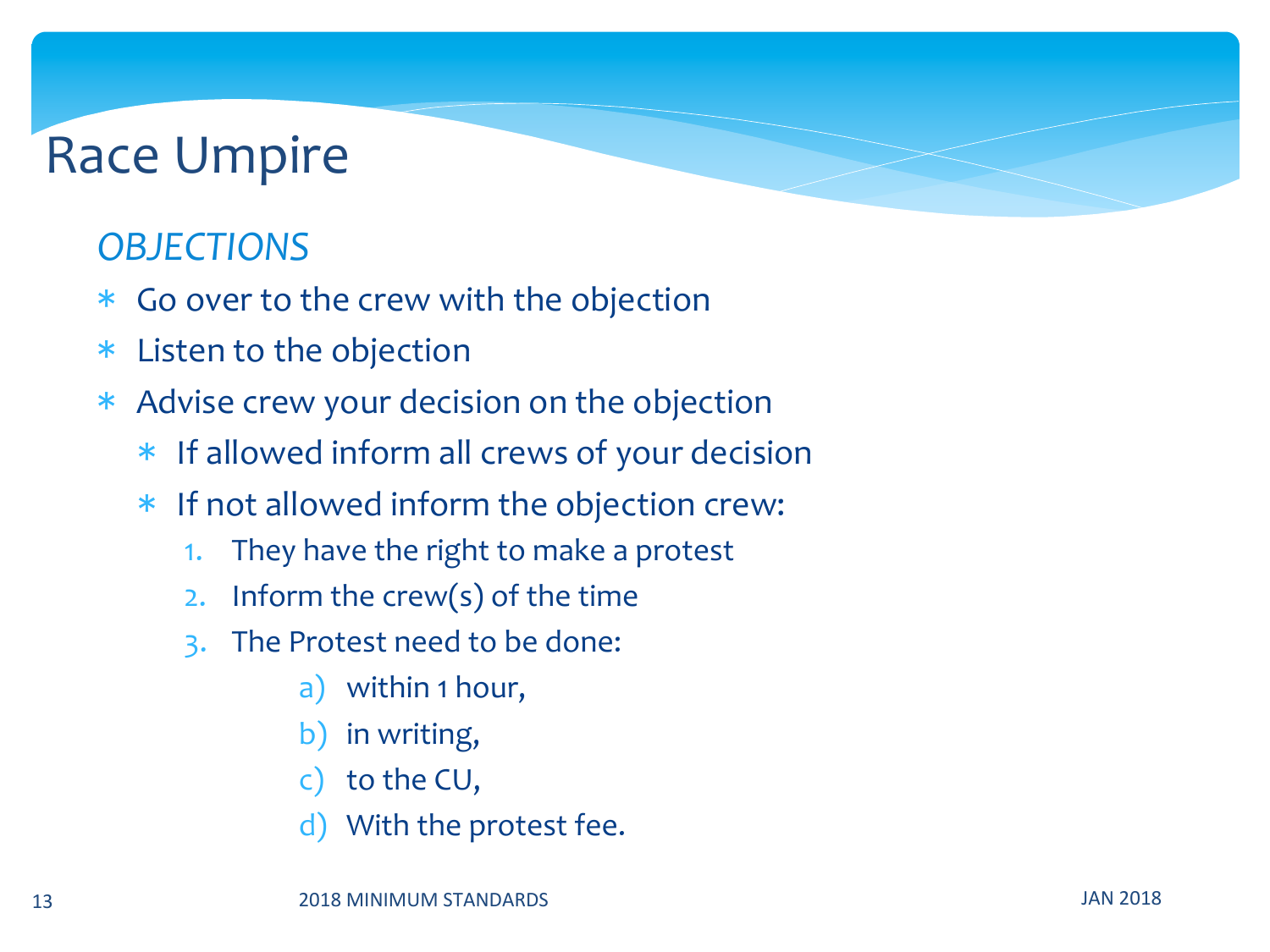#### **OBJECTIONS** [continued]

- \* Regardless of whether or not the Objection is allowed, you always:
	- \* Show the red flag toward the athletes;
	- \* Show the red flag toward the finish umpire;
	- $*$  Wait for finish to acknowledge with a red flag
- $*$  Where the race umpire does backup time, radio in the time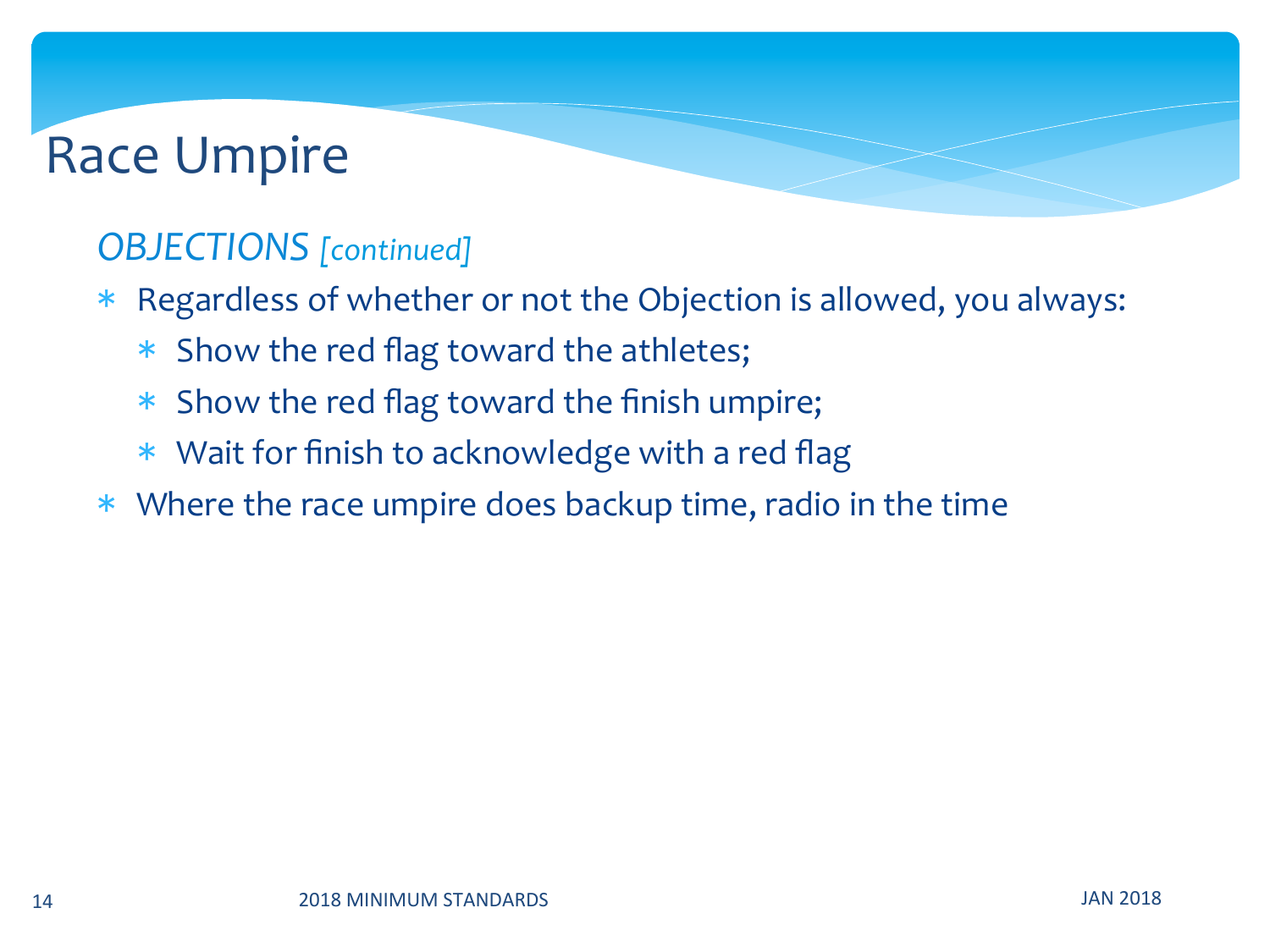#### *RETURN TO THE START*

- $*$  In the middle lane
- $*$  Multiple boats: single file

#### **TURN OF THE COURSE**

- \* De-throttle
- \* When the wash hits the stern, turn the boat  $90^\circ$
- $*$  Exit the course slowly with no further wash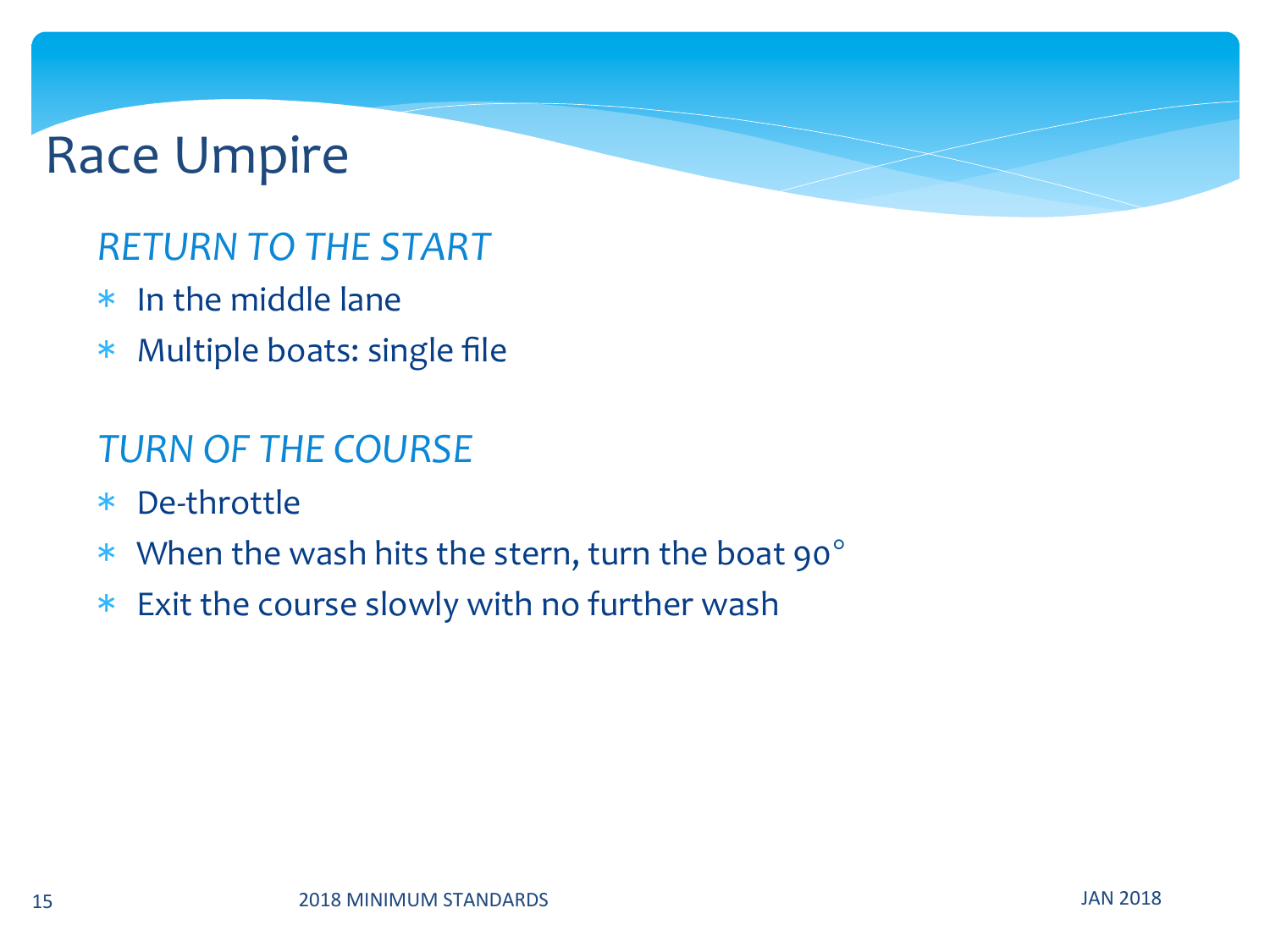#### *WORKING WITH A BOAT DRIVER*

- \* Introduce yourself;
- \* Determine the drivers experience;
- \* Review hand signals;
- \* Review traffic pattern
- \* wake control;



- \* Check safety basics:
	- \* Gas tank with sufficient gas;
	- \* Sufficient life jackets;
	- \* 2 paddles;
	- \* Use of the engine cut-off switch;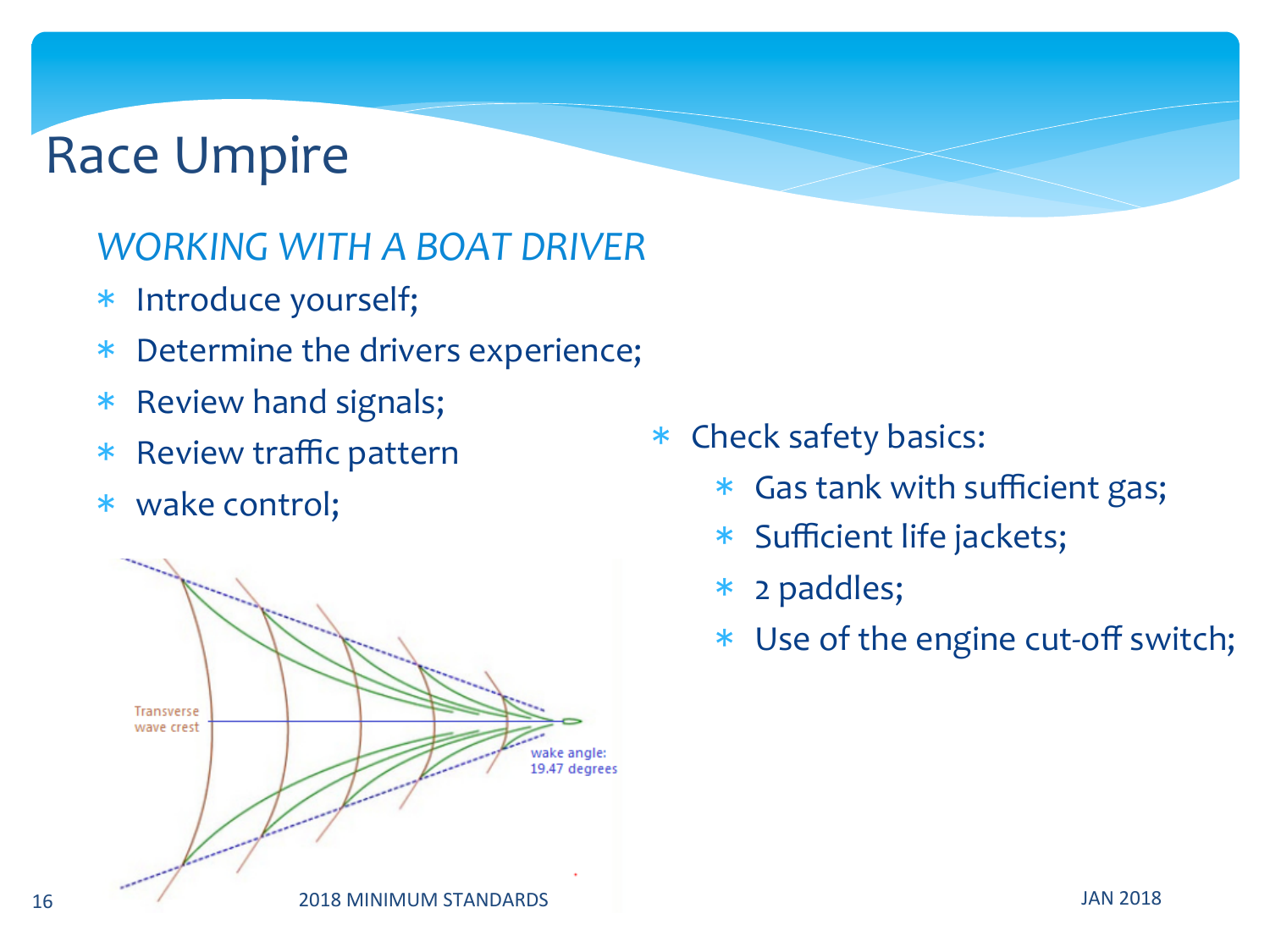### Judge at the Finish

#### *FINISH*

- \* Umpires are responsible for order of finish;
- \* Where umpires do backup timing: drop the finish flag once;
	- \* For the winning boat only
- \* Sound the horn for every boat crossing the line;
- \* Check for the Race umpire's flag, and respond with same color;
- \* Where camera's are used work with OC to replay where needed;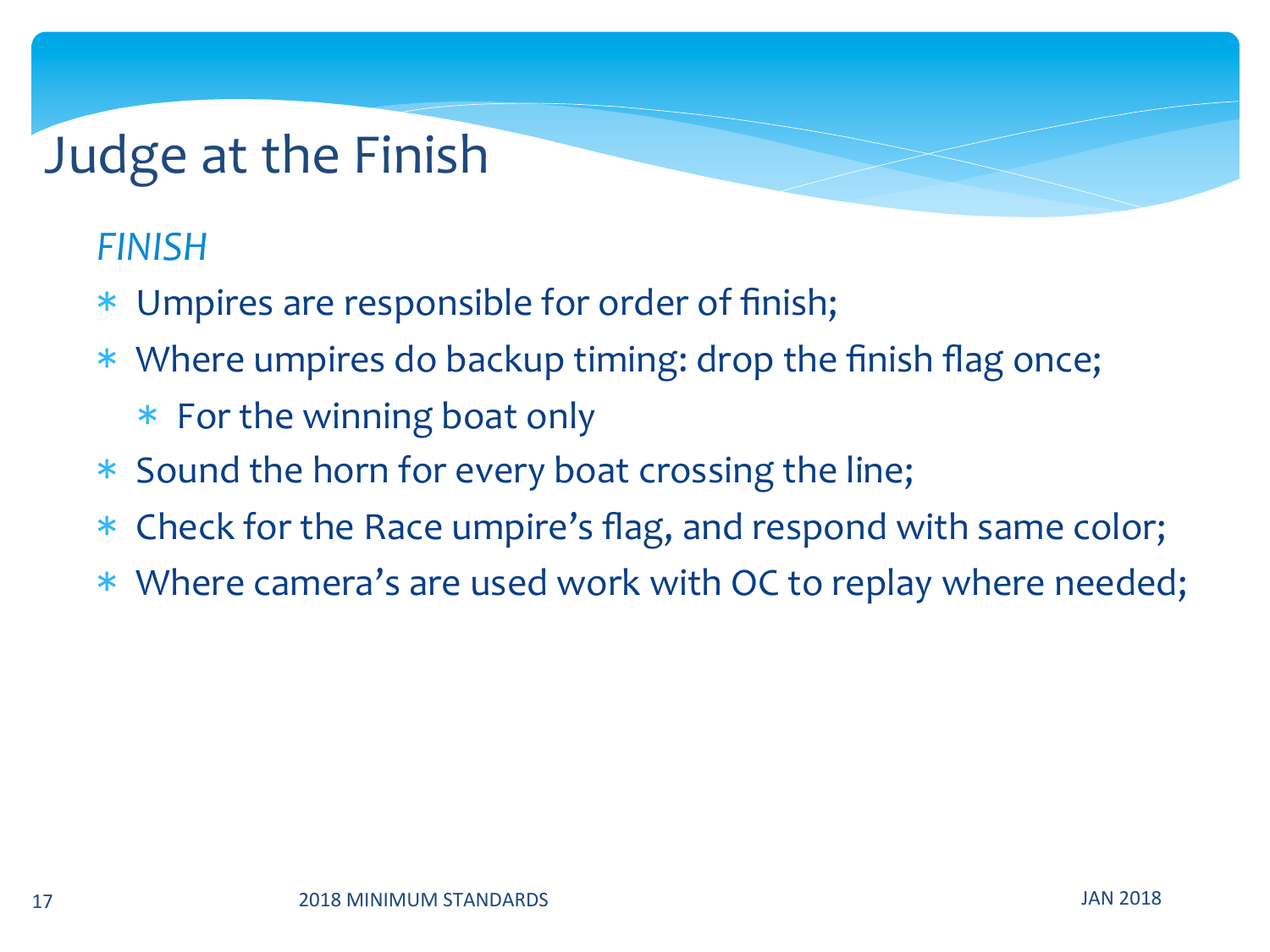### Judge at the Finish

#### *NO OBJECTIONS*

- \* Confirm the Race umpire's white flag with a white flag;
- \* Check and sign the finish sheet and have the results posted;

#### **OBJECTIONS**

- $*$  Confirm the Race umpire's red flag with a red flag;
- \* Check the finish sheet. The CU may need this information;
- \* Wait with signing and posting results until the objections have been dealt with;